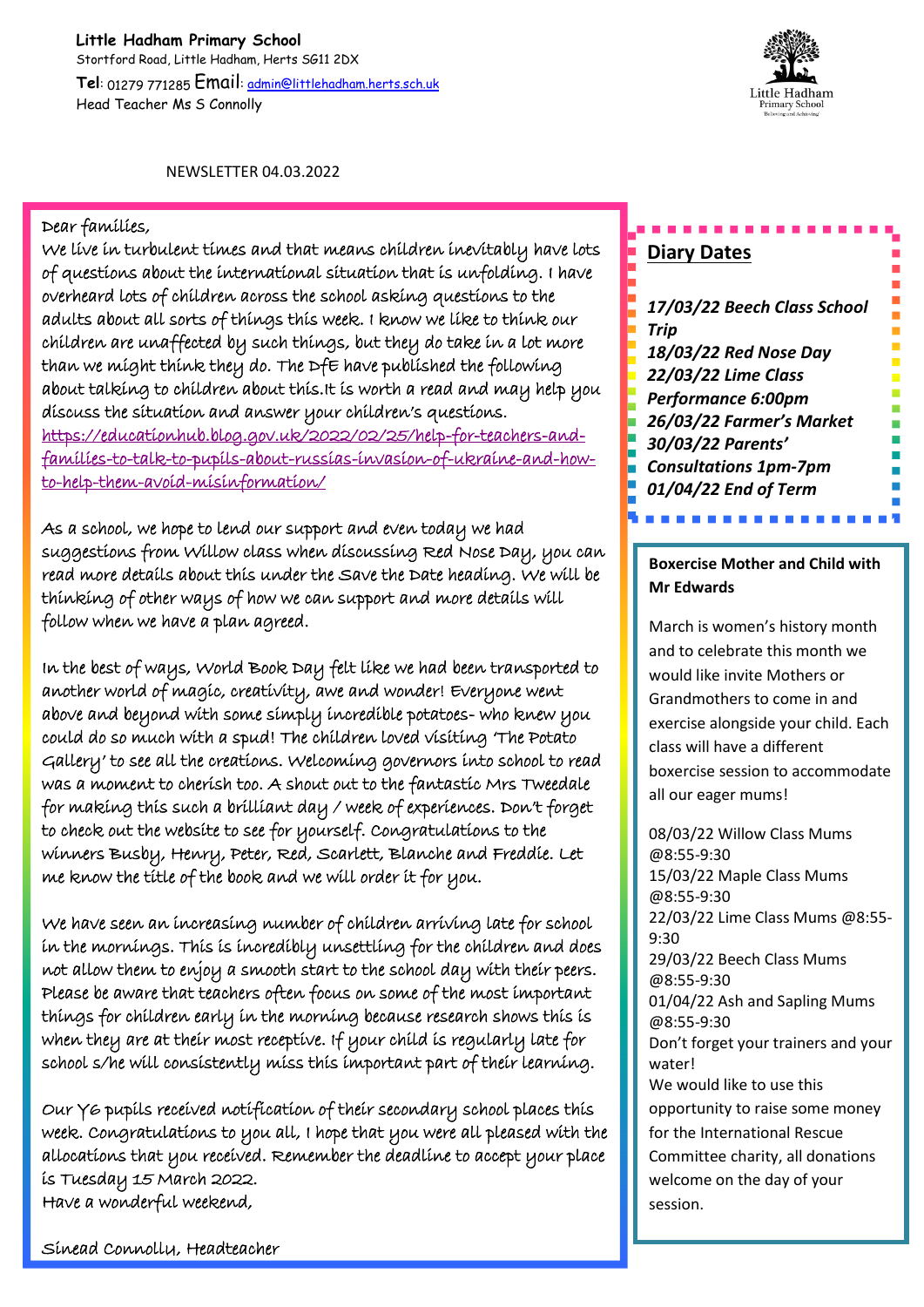

In Early Years, we have been enjoying immersing ourselves in our key text We're Going on a Bear Hunt, by Michael Rosen. We have been inspired by this story to explore a lot of different activities, from squelchy mud writing to snowstorm dancing! This week also saw us celebrating World Book Day! We enjoyed sharing our potato creations



with each other and loved visiting the school's potato gallery!



This week we celebrated World Book Day! The children dressed up potatoes as their favourite book characters and brought them in to share with the rest of the school. We loved getting to see everyone else's potato and discussing which books the characters came from. Well done to everyone who took part! Be sure to spend your book tokens on a fresh, new book.



Lime class are enjoying the new topic 'Misty Mountain Sierra' and have been making mini mountains then drawing them using contour lines. We are learning lots of new vocabulary to help us with this topic and read and analysed a poem called 'the mountain'.

We also love our new class reader, 'The

Abominables' by Eva Ibbotson and even role played an encounter with a yeti! In PE we are practising our speed stack skills for an upcoming competition.







In Science we have started our new topic all about teeth and

the digestive system. We looked at our own teeth; counted them and looked at their different shapes and understood their different functions. We investigated the effect that different liquids had on our teeth. We put milk,

orange juice, white coffee, black coffee, lemonade and 'no added sugar' lemonade on egg shells (a similar substance to enamel). We enjoyed discussing our results, which also led to understanding the importance of caring for our teeth.



What a talented bunch we are in Willow! We loved sharing our fabulous entries for this year's World Book Day competition. So many creative ideas and clearly a lot of fun was had creating such amazing potato characters. Well done to all!

Keeping with the theme of books, we enjoyed a visit from Mr Willet, one of our Governors, this week. Mr Willet shared his love of reading with us and read us a short story. He challenged us to guess the character being described in the story. He also shared with us many interesting items from the past as he spoke of his love of books. Thank you, Mr Willet.



We loved your visit!

Who doesn't love a quiz? We huddled up in our teams to play this year's World Book Day quiz. There was quite a lot of head scratching and whispering, and we are pleased to say there were many correct answers as well as we explored the wonderful world of books.